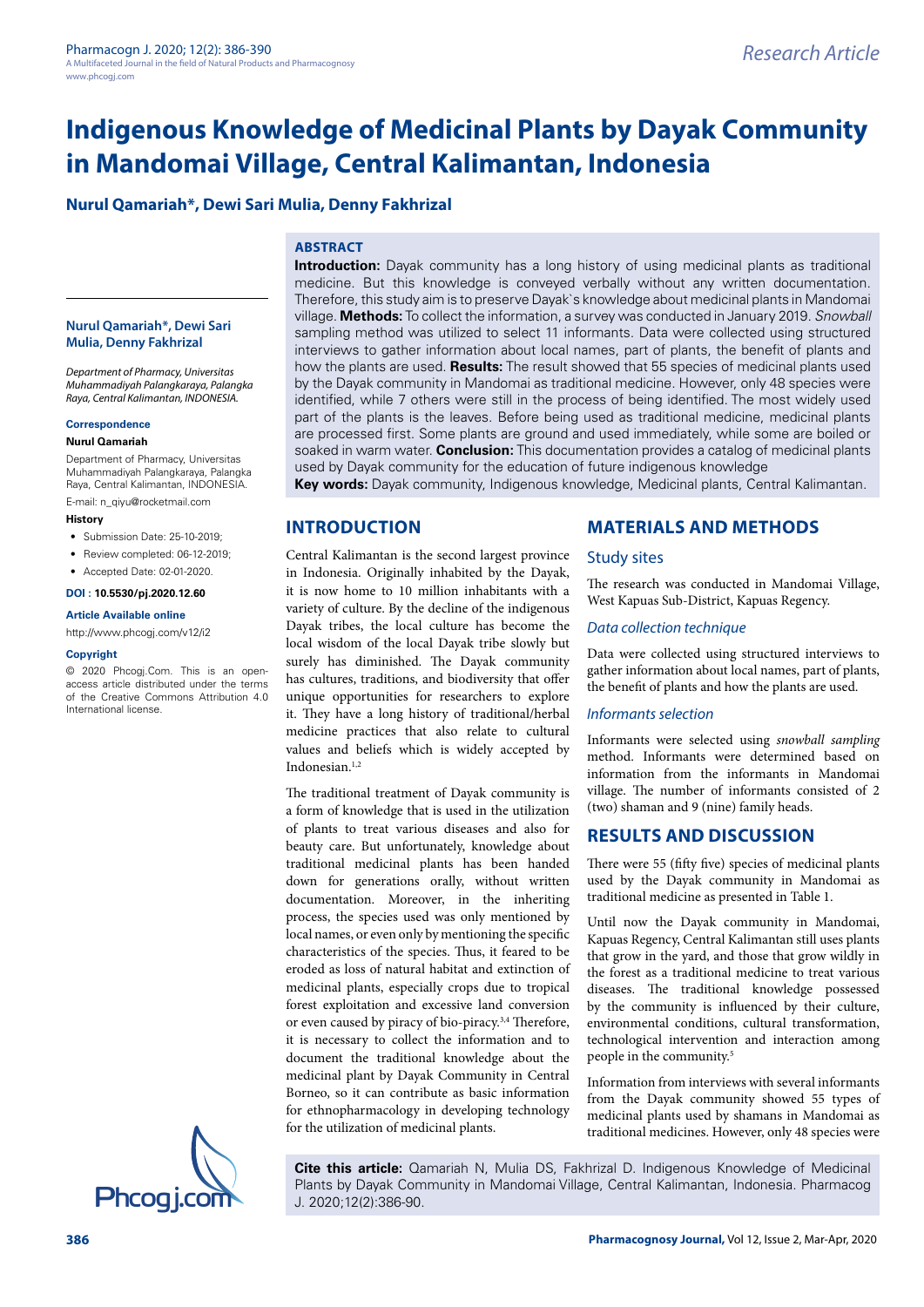| <b>No</b>      | <b>Local Name</b> | <b>Scientific Name</b>             | <b>Plant part</b> | <b>Use</b>                                  | <b>Procedure</b>                                                      |
|----------------|-------------------|------------------------------------|-------------------|---------------------------------------------|-----------------------------------------------------------------------|
| $\mathbf{1}$   | Laos              | Alpinia galanga                    | Stem              | Phlegm                                      | Pound, eat                                                            |
| $\overline{2}$ | Jambu jalak       | Anacardium occidentale             | Roots             | Postpartum recovery                         | Boil in water, drink                                                  |
| 3              | Nangka belanda    | Annona muricata L                  | Leaves            | Bloated, Cholesterol                        | Pound, rub to stomach                                                 |
| $\overline{4}$ | Pinang            | Areca catechu                      | Roots             | Back pain                                   | Boil in water, drink                                                  |
| 5              | Belimbing tunjuk  | Averrhoa bilimbi L                 | Roots             | Postpartum recovery                         | Boil in water, drink                                                  |
| 6              | Belimbing tunjuk  | Averrhoa bilimbi L                 | Fruit             | High blood pressure and diabetes            | Boil in water, drink or eat directly                                  |
| 7              | Kastela           | Carica papaya L                    | Roots             | Prostate                                    | Boil in water, drink                                                  |
| 8              | Gelinggang        | Cassia alata L                     | Leaves            | Phlegm, ringworm and itching on<br>the skin | Pound, apply to body parts                                            |
|                |                   |                                    | Roots             | Beriberi                                    | Boil in water, drink                                                  |
| 9              | Tapak dara        | Catharanthus roseus                | Leaves            | High blood pressure                         | Boil in water, drink                                                  |
| 10             | Jeruk nipis       | Citrus aurantifolia S.             | Fruit             | Fungal infection                            | Pound, paste to body parts                                            |
| 11             | Kopi              | Coffea spp.                        | Roots             | Fever                                       | Boil or soak in hot water, drink                                      |
| 12             | Sambang           | Coleus blumei benth                | Whole plant       | Postpartum bleeding                         | Boil in water, drink                                                  |
| 13             | Temulawak         | Curcuma zanthorrhiza               | Rhizome           | Bloated                                     | Grated, strain, take the juice, drink                                 |
| 14             | Janar putih       | Curcuma zedoaria Rosc              | Rhizome           | Ulcer                                       | Boil in water, drink                                                  |
| 15             | Janar             | Curcumae domesticae                | Tuber             | Ulcer                                       | Grated, strain, take the juice, drink                                 |
| 16             | Serai             | Cymbopogon nardus                  | Roots             | Bad body odor                               | Soak in hot water, drink                                              |
|                |                   |                                    | Stem              | Head ache                                   | Pound, smear to scalp                                                 |
| 17             | Simpur            | Dilenia eximia                     | Leaves            | Mild eye irritation                         | Soak in hot water, let it cool, and<br>drop the solution into the eye |
| 18             | Kayu raja         | Excoecaria cochinchinensi L        | Roots             | Kidney disease                              | Boil in water, drink                                                  |
| 19             | Manggis           | Garcinia mangostana                | Rind              | Hemorrhoid                                  | Boil in water, drink                                                  |
| 20             | Kacapiring        | Gardenia jasminoides               | Leaves            | Fever, high blood pressure                  | Boil in water, drink                                                  |
|                |                   |                                    | Leaves            | High blood pressure                         | Boil in water, drink                                                  |
| 21             | Kambang bahandang | Hibiscus rosa-sinensis             | Leaves            | Fever                                       | Mash, add a little water, rub on the<br>scalp                         |
| 22             | Alang alang       | <i>Imperata cylindrica</i> Raeusch | Roots             | Kidney disease                              | Boil in water, drink                                                  |
| 23             | Ubi jalar         | Ipomoea batatas L                  | Tuber             | <b>Boils</b>                                | Pound, wipe on body parts                                             |
| 24             | Pohon Betadin     | Japtropna multiffida Linn          | Leaves            | Wound                                       | Crushed, mashed and affixed to the<br>wound                           |
| 25             | Jarak pagar       | Jatropha curcas L                  | Leaves            | Stomach ache                                | Boil in water, drink                                                  |
| 26             | Kencur            | Kaempferia galanga L               | Rhizome           | Stomach ache                                | Boil in water, drink                                                  |
| 27             | Waluh putih       | Lagenaria siceraria                | Fruit             | Typhoid                                     | Mash, take the juice, drink                                           |
| 28             | Rumbia            | Metroxylon sagu Rottb              | Roots             | Stomach ache                                | Boil in water, drink                                                  |
| 29             | Mengkudu          | Morinda citrifolia                 | Fruit             | High blood pressure                         | Mash, take the juice, drink                                           |
| 30             | Halaban/ kalapapa | Mussaenda frondosa L               | Roots             | Kidney disease and rheumatic                | Boil in water, drink                                                  |
|                |                   |                                    | Leaves            | High blood pressure                         | Boil in water, drink                                                  |
| 31             | Kumis kucing      | Orthosiphon aritus                 | Roots             | Kidney disease                              | Boil in water, drink                                                  |
|                |                   |                                    | Whole plant       | High blood pressure                         | Boil in water, drink                                                  |
|                | Kemot             | Passiflora faetida L               | Leaves            | Hematemesis                                 | Boil in water, drink                                                  |
| 32             |                   |                                    | Roots             | Shortness of breath                         | Boil in water, drink                                                  |
| 33             | Sungkai           | Peronema canescens Jack            | Leaves            | Health supplement                           | Boil in water, drink                                                  |
| 34             | Uru handalai      | Phyllanthus niruri L               | Leaves            | Cholesterol                                 | Boil in water, drink                                                  |
| 35             | Sirih             | Piper betle L                      | Leaves            | Nosebleed                                   | Roll, put to nostrils                                                 |
| 36             | Sirih merah       | Piper ornatum                      | Leaves            | High blood pressure and diabetes            | Boil in water, drink                                                  |
| 37             | <b>Bluntas</b>    | Pluchea indica                     | Leaves            | High blood pressure                         | Boil in water, drink                                                  |
| 38             | Jambu biji        | Psidium guajava                    | Leaves            | Stomach ache                                | Boil in water, drink                                                  |

### **Table 1: Medicinal Plants Used by Dayak Community.**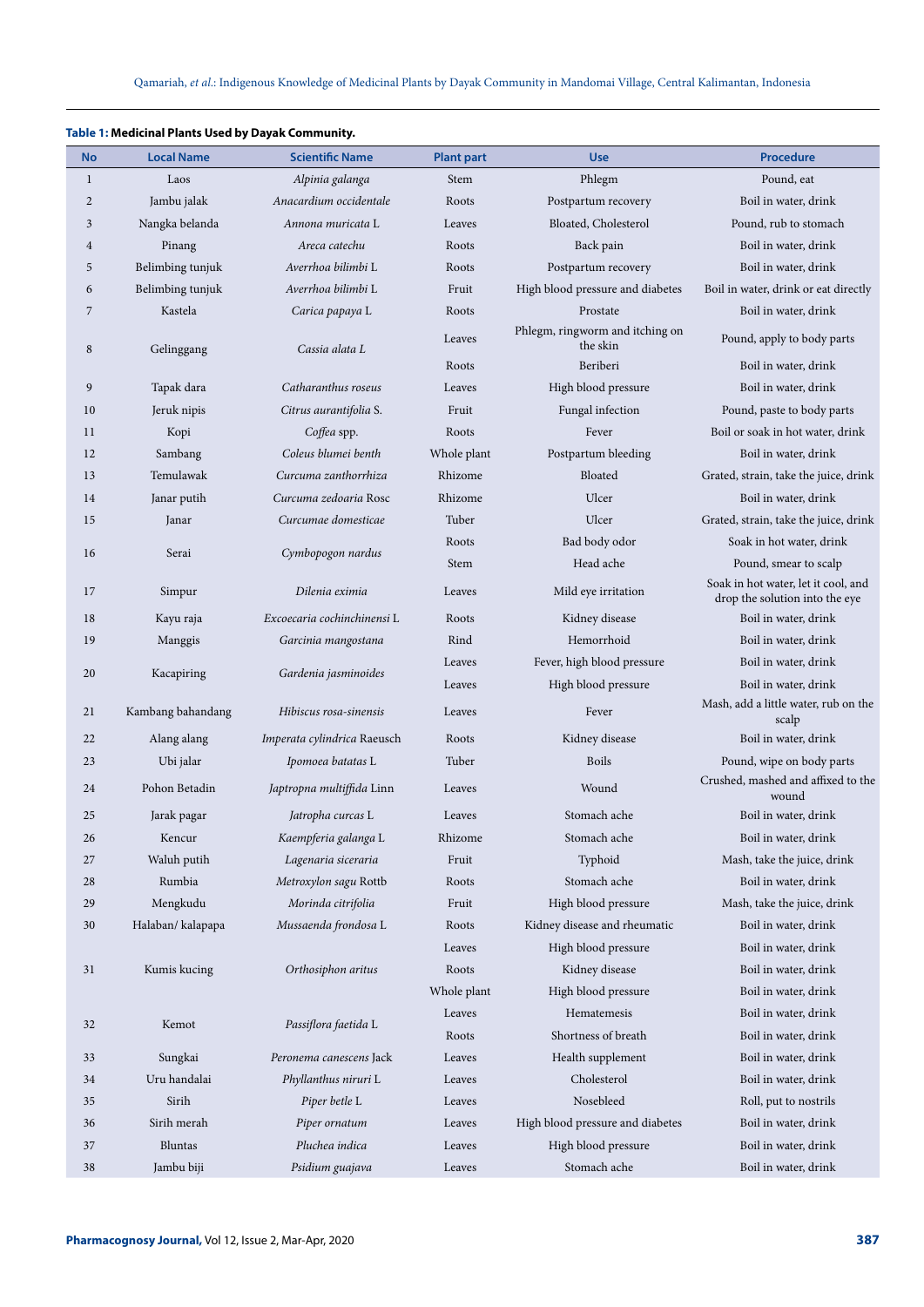Qamariah, *et al*.: Indigenous Knowledge of Medicinal Plants by Dayak Community in Mandomai Village, Central Kalimantan, Indonesia

| <b>No</b> | <b>Local Name</b> | <b>Scientific Name</b>      | <b>Plant part</b> | <b>Use</b>                       | <b>Procedure</b>                            |
|-----------|-------------------|-----------------------------|-------------------|----------------------------------|---------------------------------------------|
| 39        | Karamunting       | Rhodomyrtus tomentosa       | Roots             | Rheumatic                        | Boil in water, drink                        |
| 40        | Sentol            | Sandoricum koetjape         | Leaves            | Stomach ache                     | Soak in warm water, drink                   |
| 41        | Keji beling       | Sericocalyx crispus L       | Whole plant       | High blood pressure              | Boil in water, drink                        |
|           |                   |                             | Leaves            | High blood pressure              | Boil in water, drink                        |
| 42        | Terong susu       | Solanum mammosum            | Roots             | Breast cancer                    | Boil in water, drink                        |
| 43        | Terong pipit      | Solanum torvum              | Roots             | Joint pain                       | Boil in water, drink                        |
| 44        | Mahoni            | Swietenia mahagoni L        | Seed              | High blood pressure              | Boil in water, drink                        |
| 45        | Jambu danum       | Syzygium<br>samarangense    | Leaves            | Aches and pains                  | Pound, paste to body parts                  |
| 46        | Daun salam        | Syzygium polyanthum         | Leaves            | High blood pressure              | Boil in water, drink                        |
| 47        | Penawar sampai    | Tinospora crispa L          | Stem              | High blood pressure              | Dried, mashed, made capsules                |
| 48        | <b>Jahe</b>       | Zingiber officinale<br>Rosc | Tuber             | Blood circulation                | Boil in water, drink                        |
| 49        | Lancar kuning     | Unknown                     | Leaves            | Jaundice                         | Mash and made into powder, drrink           |
| 50        | Sawang papas      | Unknown                     | Leaves            | Improve eyesight                 | Crushed, mashed, rubbed into the<br>eyelids |
| 51        | Katipi            | Unknown                     | Roots             | Beriberi                         | Boil in water, drink                        |
| 52        | Halalang          | Unknown                     | Roots             | Postpartum bleeding              | Boil in water, drink                        |
| 53        | Kelaru            | Unknown                     | Tuber             | Gout and back pain               | Boil in water, drink                        |
| 54        | Tagentu           | Unknown                     | Leaves            | Wound                            | Pound, paste to the wound                   |
| 55        | Teh cina/ Dekain  | Unknown                     | Leaves            | High blood pressure, cholesterol | Boil in water, drink                        |

identified, while 7 others were unidentified this plant is a rare plant that is rarely found, so the collection of plant specimens for the scientific name determination process is difficult to obtain. Based on Table 1, it appears that most medicinal plants recorded as a high blood pressure reducer. Plants are usually collected from the forest around where they live or from the yard. According to the shamans, knowledge about the use of plants is obtained from ancestors obtained from generation to generation. This knowledge is conveyed verbally only to be agreed upon which is conveyed to encourage the spirit of traditional rituals.

Parts of plants used in general are fruit, leaves, rhizome, rind, roots, stem, and seed. Some of the plants used the whole plant as a medicine. Leaves and roots parts is the most widely used by Dayak people in Mandomai. But based on the results of the interviews, the shamans discussed how they began to reduce the use of plant parts such as roots, rhizomes, tubers and bark as medicine to maintain the existence of these plants and prefer to use the leaf part only because they believe by using these parts, plants will not die, because the leaves will grow back to be used for continuous use, and it will be less destructive for the plants. It also because secondary metabolites from the leaves can exhibit toxic, repellent and/or anti-nutritional effect on the herbivores (Figure 1).6,7

Before being used as traditional medicine, medicinal plants are processed first. Some plants are ground and used immediately, while some are boiled or soaked in warm water first. This might be related to the heat resistance of the secondary metabolites contained in these plants. In accordance with the theory that the choice of secondary extraction methods from plants must consider whether secondary metabolites are resistant to heating or not.<sup>8,9</sup> The most common mode of administration is the oral route (drinking and eating) while the ocularly and nasally is the least used mode of administration. Majority of medicinal preparation are taken orally (83%). The other routes of administration are cutaneously (13%) which includes rubbing and topical application, nasal application (2%) and (2%) by ocular route (Figure 2).



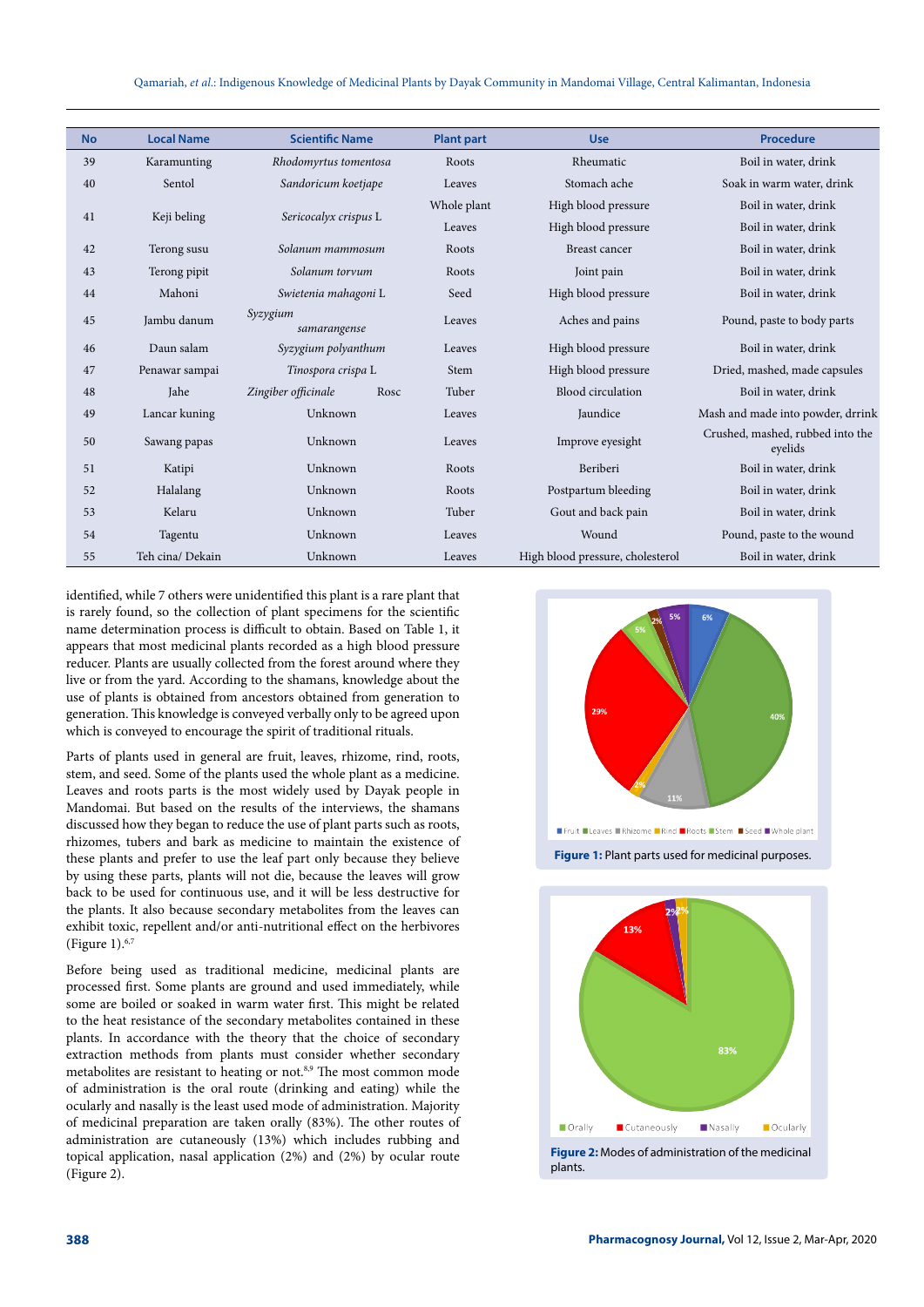### **ACKNOWLEDGEMENTS**

We would like to thank Ministry of Research, Technology, and Higher Education of the Republic of Indonesia through Directorate of Research and Community Services for fund assistance. We would like to thanks to (i) Chairman of Universitas Muhammadiyah Palangkaraya, (ii) Mandomai Village Chief, (iii)) community leaders and all informants who have provided assistance related to all research activities conducted in Mandomai Village, Kapuas District, Central Kalimantan, Indonesia.

### **AUTHOR CONTRIBUTIONS**

Nurul Qamariah as conceived, designed the analysis, performed the analysis, and wrote the manuscript.

Dewi Sari Mulia as analyzer.

Denny Fakhrizal as collector of the data.

### **CONFLICTS OF INTEREST**

Declared none.

### **GRAPHICAL ABSTRACT**

### **REFERENCES**

- 1. Setyawan AD. Review: Biodiversity conservation strategy in a native perspective; case study of shifting cultivation at the Dayaks of Kalimantan. Nusantara Bioscience. 2010;2(2):97-108.
- 2. Roslinda E. Dayak Desa forest land use system as social capital to acquire forest management rights in West Kalimantan, Indonesia. Biodiversitas*.* 2016;17(1):177-84.
- 3. Moeliono M. Wollenberg E, Limberg G. eds., Decentralized forest governance: politics, the economy and the struggle for control of forest in Borneo, Indonesia: CIFOR (Center for International Forestry Research), 2019.
- 4. Bappenas. Indonesia Biodiversity Strategy and Action Plan 2015-2020, IBSAP Dokumen Nasional, Jakarta: BAPPENAS, 2016.
- 5. Supiandi MI, Mahanal S, Zubaidah SJH, Ege B. Ethnobotany of traditional medicinal plants used by Dayak Desa Community in Sintang, West Kalimantan, Indonesia. Biodiversitas Journal of Biological Diversity. 2019;20(5):1264-70.
- 6. Ourlad AGT, Marlon LCC, Hanna HTE, Elena MR. Ethnobotanical Survey of Medicinal Plants used by Ayta Communities in Dinalupihan, Bataan, Philippines. Pharmacogn J. 2018;10(5):859-70.
- 7. War AR, Paulraj MG, Ahmad T, Buhroo AA, Hussain B, Ignacimuthu S, *et al*. Mechanisms of plant defense against insect herbivores. Plant Signal Behav. 2012;7(10):1306-20.
- 8. Hamzari. Identifikasi tanaman obat-obatan yang dimanfaatkan oleh masyarakat sekitar hutan Tabo-tabo. Jurnal Hutan dan Masyarakat*.* 2008;3(2):111-234.
- 9. Harborne JB. Phytochemical Methods Guides in Modern Ways to Analyze Plants, Bandung: Institut Teknologi Bandung, 1987.



NURUL QAMARIAH, DEWI SARI MULIA, DENNY FAKHRIZAL

#### DAYAK **INTRODUCTION**

Dayak community has a long history of using medicinal plants as traditional medicine. But this knowledge is conveyed verbally without any written documentation Therefore, this study aim is to preserve Dayak's knowledge about medicinal plants in Mandomai village





Survey in January 2019. Snowball sampling - 11 informants. Data information about local names, part of plants, the benefit of plants and how the plants are hezir

#### 55 SPECIES **DESIII1**

The result showed that 55 species of medicinal plants used. However, only 48 species were identified, while 77 others were still in the process of being identified.

**CONCLUSION** 



### **DOCUMENTATION**

This documentation provides a catalog of medicinal plants used by Davak community for the education of future indigenous knowledge